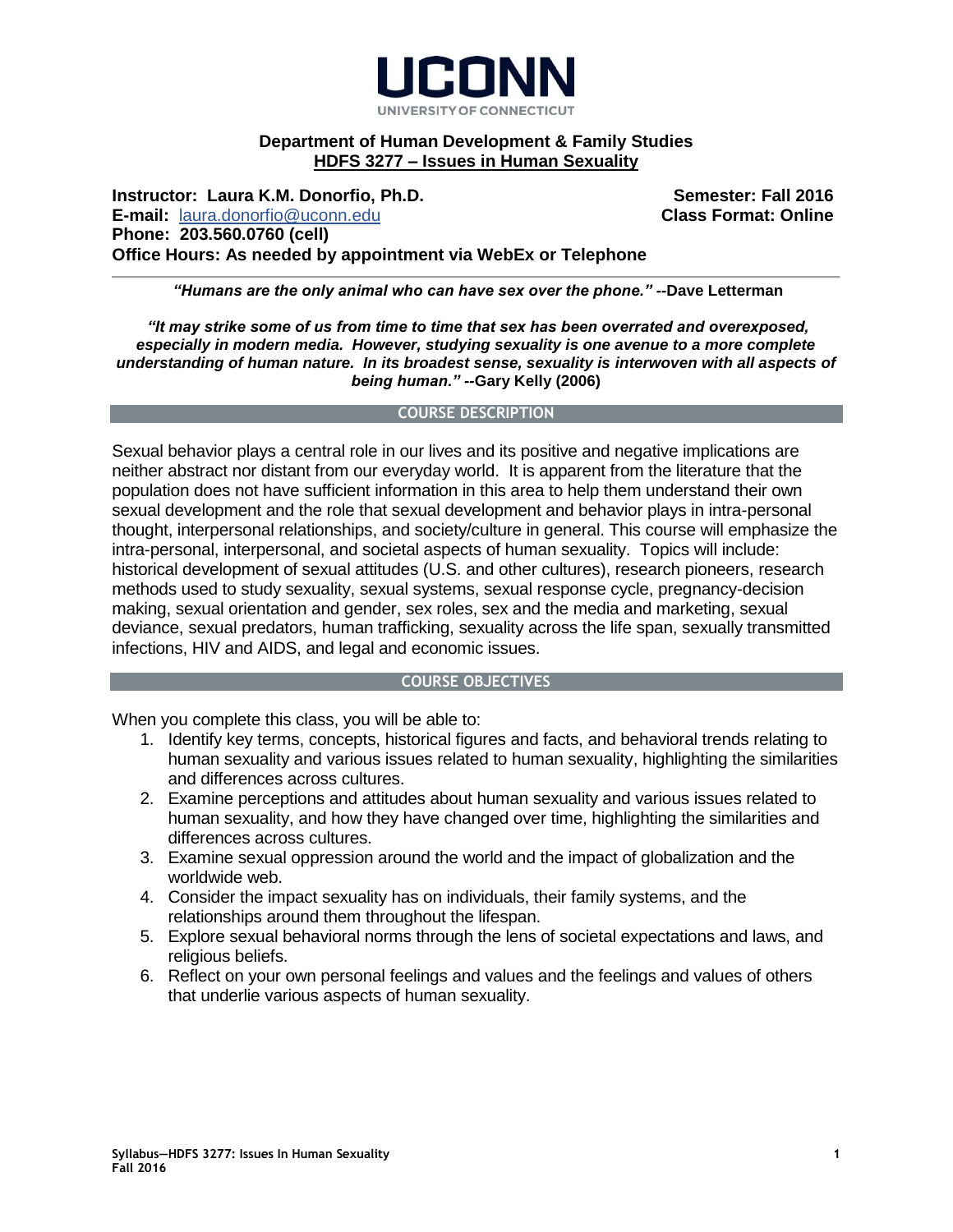

#### **CLASS FORMAT**

I am teaching this course as an online course. All materials will be presented and available via UConn's learning management platform [HuskyCT.](http://lms.uconn.edu/) Virtual office hours will be held via [WebEx](http://uits.uconn.edu/attending-a-webex-meeting/) during set times and by appointment. This class is divided into ten modules which will be spread out evenly over the term. Each module will contain any/all of the following: objectives; various assignments; quizzes; discussion posts (your own and reacting to others); reflective and/or journal posts; growth exercises; PowerPoint's; lecture notes; videos; readings; and of course, humor! Two group exercises will also be utilized. Lastly, you will be required to go on a selfdirected field trip. Guest speakers will also be included where appropriate with a designated timeslot for real time discussion via WebEx. To make the course material more relevant and meaningful to you, you will be required to actively participate by asking questions, providing insights and opinions, and sharing personal experiences. Please respect the views of others, even if they are quite different from your own. Most importantly, do not discuss anyone's experiences or personal views outside of the "online classroom" but feel free to share any course information and insights you gain and develop.  $\odot$ 

| <b>Module</b>  | <b>Topic</b>                                                                        | <b>Dates of Modules</b>                          |
|----------------|-------------------------------------------------------------------------------------|--------------------------------------------------|
|                | <b>Course Orientation</b>                                                           | $8/29 - 9/4$                                     |
| 1              | Introduction: Why Study Human Sexuality?                                            | $9/5 - 9/11$                                     |
| $\overline{2}$ | Historical & Cross-Cultural Perspectives;<br><b>Research Pioneers</b>               | $9/12 - 9/25$<br>(2 weeks)                       |
| 3              | Sexual Anatomy, Physiology & Response<br>Cycle; Male & Female Circumcision; Puberty | $9/26 - 10/2$                                    |
| 4              | Reproduction & Birthing; Pregnancy<br>Decision Making & Birth Control               | $10/3 - 10/9$                                    |
| 5              | Gender & Society; Sexual Orientation,<br><b>Identity &amp; Behavior</b>             | $10/10 - 10-16$                                  |
| 6              | Human Trafficking                                                                   | $10/17 - 10/30$<br>(2 weeks)                     |
| $\overline{7}$ | Sexual Predators; Rape & Coercion                                                   | $10/31 - 11/13$<br>(2 weeks)                     |
| 8              | Sex, Art, Media & the Law; Pornography                                              | $11/14 - 11/27$<br>(Includes Thanksgiving Break) |
| 9              | Paraphilias & Sex Toys                                                              | $11/28 - 12/4$                                   |
| 10             | STI's; HIV & AIDS                                                                   | $12/5 - 12/9$                                    |

# **COURSE OUTLINE & CALENDAR**

See the [Course Schedule](https://docs.google.com/a/uconn.edu/document/d/1DJb8y0shm52HwxC681i5nFeHiV3Q1CIDfeC3fO7342w/edit?usp=sharing) for specific due dates of assignments.

## **REQUIRED BOOK**

There is one book required for this class:

1. Half the Sky Authors: Nicholas Kristof and Sherl WuDunn Publisher: Vintage Books: New York ISBN: 978-0-307-38709-7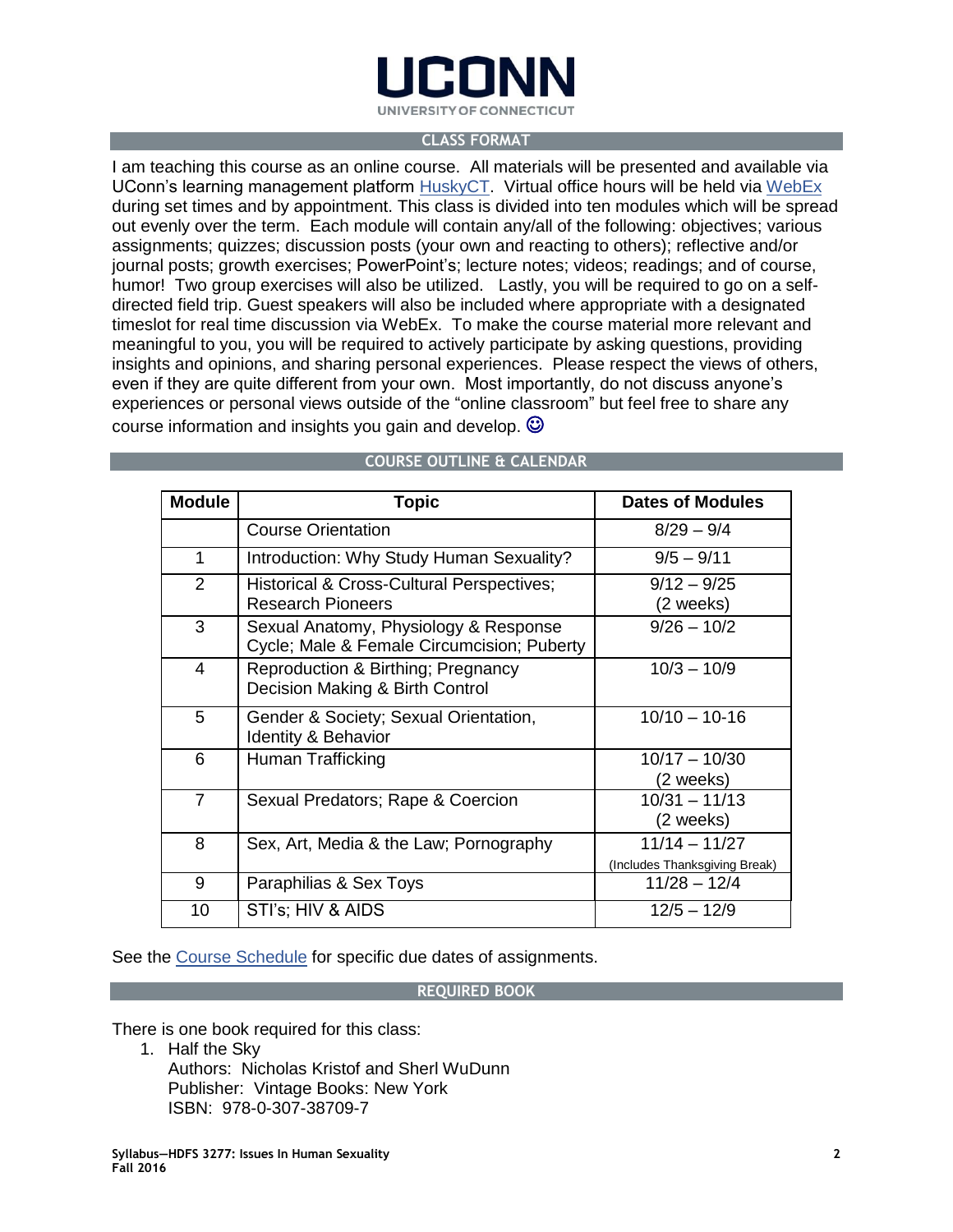

## **REQUIRED MOVIES**

Three movies are required in this class and various options for renting them are offered within the modules they are located. The videos are:

- 1. Kinsey, 2004 (Module 2)
- 2. Trade, 2007 (Module 6)
- 3. Deliver Us From Evil, 2006 (Module 7)

# **SUMMARY OF COURSE GRADING**

| <b>Course Components</b>      | Weight |
|-------------------------------|--------|
| <b>Module Quizzes</b>         | 15%    |
| <b>Discussion Board</b>       | 30%    |
| <b>Journal Posts</b>          | 30%    |
| <b>Reflection Assignments</b> | 20%    |
| V.I.P. Field Trip             | 5%     |

# **Component Details:**

*Module Quizzes* **–** Each module will contain a timed, ten question quiz related to the information gained in the module. You will have the option to take each module quiz twice, until the due date. Your highest score will be recorded.

*Discussion Board* **–** Each module will require you to participate in discussion via HuskyCT. This forum replaces in-class discussions and is essential to the online learning process and environment. This is an opportunity for you to demonstrate your mastery of the course content and your ability to think critically about the material. You will be required to make an "initial" post and then respond, react, and/or follow-up to at least two posts made by others. You are required to read all posts. Responses are not simply agreements or disagreements. They should show your knowledge of the class material, further the discussion in some way based on the class material and literature (that should be referenced and hyperlinked with the posts). You must also respond to the response posts made to your own initial post. Two modules contain discussion exercises that must be completed by the entire class as a group activity. Lastly, you will be required to submit one marketing advertisement that uses sex (overtly or covertly) to sell its product(s). This could be a video (I love commercials), a billboard photo, magazine advertisement, etc. This assignment also involves a discussion post.

*Journal Posts* **–** Each module will require you to process and reflect on the knowledge you have gained by answering directed questions. Whereas the discussion board is open to the entire class, journal posts are strictly confidential, only between me and you.

*Reflection Assignments* **–** You will be required to write a reflection paper after watching each of the three assigned movies. Specific questions to guide your reflection will be provided.

*VIP Field Trip Summary***–** You will be required to go to a V.I.P. (Very Intimate Pleasure) sex shop of your choice—alone or with a classmate or friend—and answer a series of questions about your experience. V.I.P.'s are common in Connecticut but if there is not one in your state or area, you may choose another sex shop as long as you get my approval ahead of time.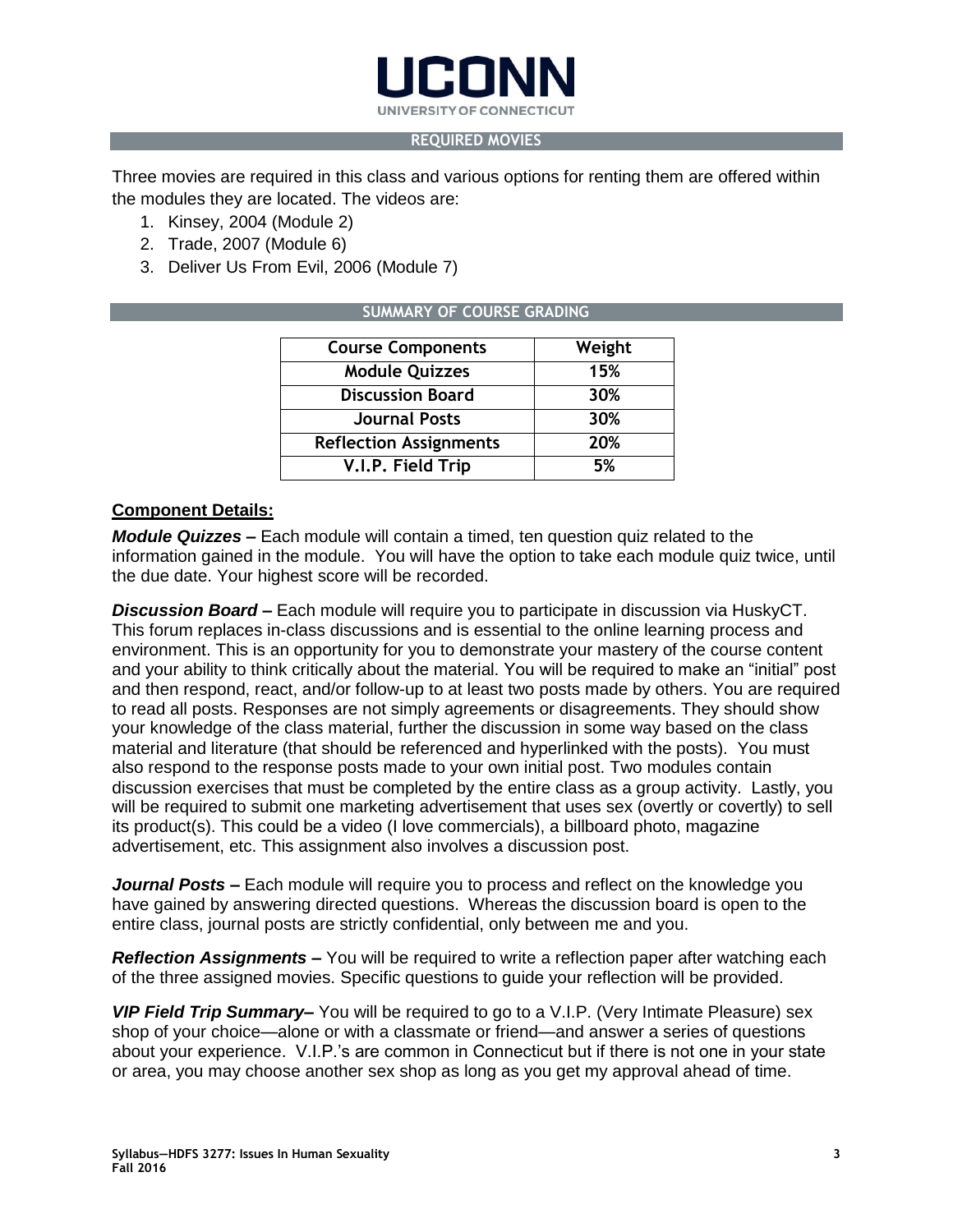

# **LATE POLICY**

All course due dates are outlined in the course schedule. Deadlines are based on Eastern Standard Time—if you are in a different time zone, please adjust your "submitted" times accordingly. I reserve the right to change dates as I see fit as the term progresses. All changes will be communicated clearly and in a timely manner via HuskyCT. You are expected to complete all assignment on time/due date. Late submissions will not be accepted and marked zero unless you speak to me prior to the deadline about getting an extension. Extension approvals will be made on a case by case basis.

# **FEEDBACK & GRADES**

I will make every effort to provide feedback and related grades within 3 days following any given assignment. To keep track of your performance in the course, please refer to My Grades in HuskyCT.

#### **COURSE GRADING SCALE**

| Grading Scale |   |          |  |  |
|---------------|---|----------|--|--|
| A             | = | $=$ />93 |  |  |
| А-            | = | 90-92    |  |  |
| B+            | = | 87-89    |  |  |
| B             | = | 83-86    |  |  |
| В-            | = | 80-82    |  |  |
| C+            | = | 77-79    |  |  |
| C             | = | 73-76    |  |  |
| C-            | = | 70-72    |  |  |
| D+            | = | 67-69    |  |  |
| D             | = | 63-66    |  |  |
| D-            | = | 60-62    |  |  |
| F             | = | =59</td  |  |  |

# **STUDENT RESPONSIBILITIES AND RESOURCES**

As a member of the University of Connecticut student community, you are held to certain standards and academic policies. In addition, there are numerous resources available to help you succeed in your academic work. Review these important [standards, policies and resources,](http://ecampus.uconn.edu/policies.html) which include:

- The Student Code
	- o Academic Integrity
	- o Resources on Avoiding Cheating and Plagiarism
- Copyrighted Materials
- Netiquette and Communication
- Adding or Dropping a Course
- Academic Calendar
- Policy Against Discrimination, Harassment and Inappropriate Romantic Relationships
- Sexual Assault Reporting Policy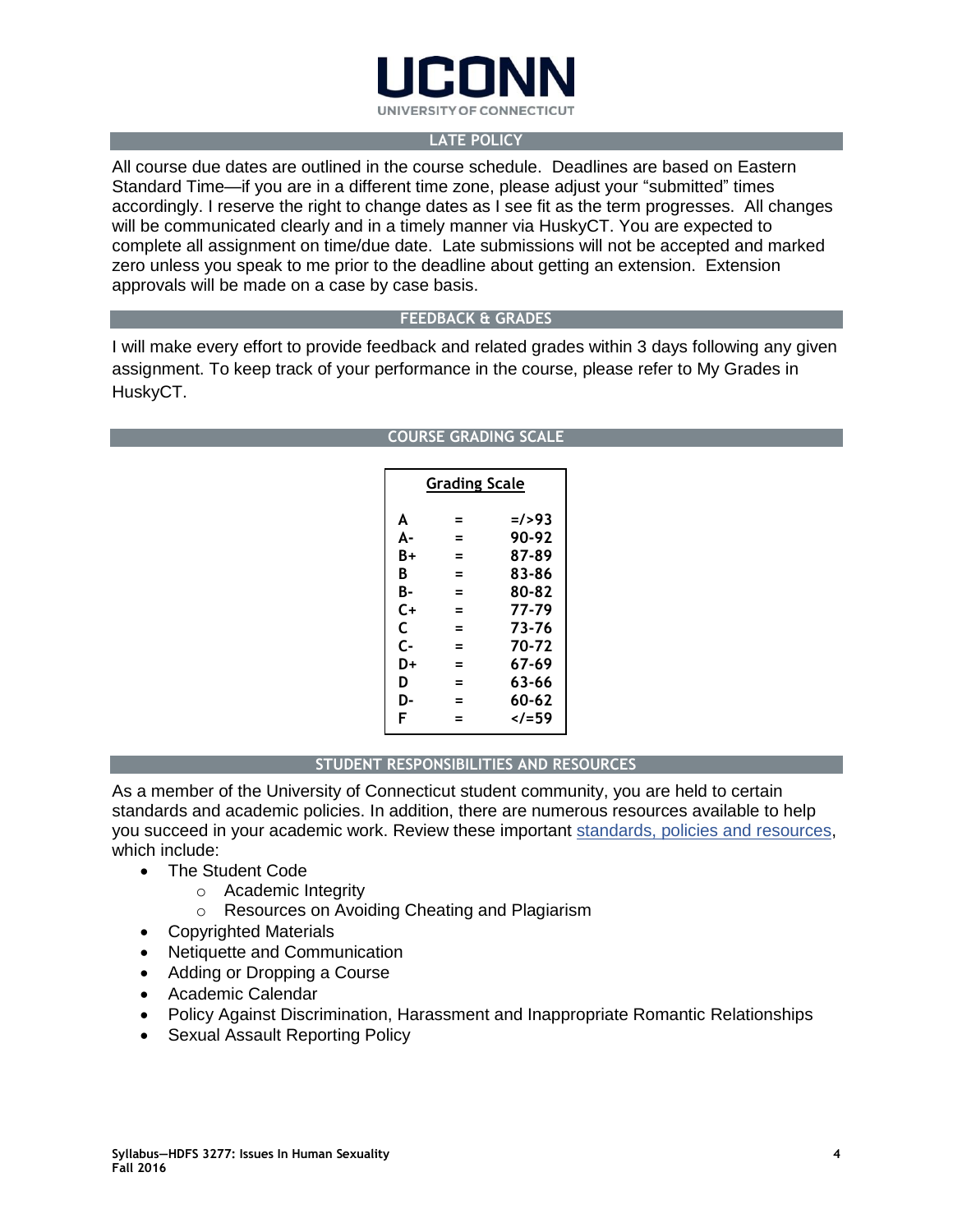

#### **Students with Disabilities**

Students needing special accommodations should work with the University's [Center for](http://csd.uconn.edu/)  [Students with Disabilities \(CSD\).](http://csd.uconn.edu/) You may contact CSD by calling (860) 486-2020 or by emailing csd@uconn.edu. If your request for accommodation is approved, CSD will send an accommodation letter directly to your instructor(s) so that special arrangements can be made. (Note: Student requests for accommodation must be filed each semester.)

UConn's learning management platform [HuskyCT](http://lms.uconn.edu/) measures and evaluates accessibility using two sets of standards: the WCAG 2.0 standards issued by the World Wide Web Consortium (W3C) and Section 508 of the Rehabilitation Act issued in the United States federal government." (Retrieved March 24, 2013 from [Blackboard's website\)](http://www.blackboard.com/platforms/learn/resources/accessibility.aspx)

## **Software Requirements**

The technical requirements for this course include:

- Open, create and edit documents using Microsoft Word
- Open Google Docs
- Open PDF documents with [Adobe Acrobat Reader](http://www.adobe.com/products/acrobat/readstep2.html)
- Reliable Internet Access
- Watching YouTube and other videos online
- Connecting to  $WebEx$ , a virtual meeting program and web cam
- Ability to view Mediasite videos. Complete the [browser check](https://support.sonicfoundry.com/Training/ViewingRequirements) and [test your audio and](http://events.mediasite.com/Mediasite/Play/6d6161cbf54a4e6fbcdcef116d0a2acc1d)  [video connection.](http://events.mediasite.com/Mediasite/Play/6d6161cbf54a4e6fbcdcef116d0a2acc1d)

All students are provided access to Microsoft Office (2010 Windows/2011 Mac) as part of their tuition. For information and download instructions, go to the [Help Center.](http://techtraining.uconn.edu/wp-content/uploads/sites/1305/2016/05/StudentITresourceguide.pdf)

# **Accessibility and Privacy Statements, if applicable:**

[Microsoft Accessibility](http://www.microsoft.com/enable/microsoft/mission.aspx) [Google Accessibility;](https://www.google.com/accessibility/all-products-features.html) [Google Privacy Statement](http://g.uconn.edu/core-services-policy/) [YouTube Accessibility](https://support.google.com/youtube/answer/189278?hl=en) [Adobe Accessibility](http://www.adobe.com/accessibility/products/reader.html) [Mediasite Accessibility;](http://www.sonicfoundry.com/wp-content/uploads/2015/10/Mediasite-7-x-Content-Accessibility.pdf) [Mediasite Privacy Statement](http://www.sonicfoundry.com/privacy-policy/) [WebEx Accessibility](http://www.cisco.com/web/about/responsibility/accessibility/downloads/vpats/VPAT-WebEx_Meeting_Center_WBS29.8_client.doc)

## **Help**

[Technical and Academic Help](http://ecampus.uconn.edu/help.html) provides a guide to technical and academic assistance.

This course is completely facilitated online using the learning management platform, [HuskyCT.](http://huskyct.uconn.edu/) If you have difficulty accessing HuskyCT, you have access to the in person/live person support options available during regular business hours through the [Help Center.](http://helpcenter.uconn.edu/) You also have [24x7](http://www.ecampus24x7.uconn.edu/)  [Course Support](http://www.ecampus24x7.uconn.edu/) including access to live chat, phone, and support documents.